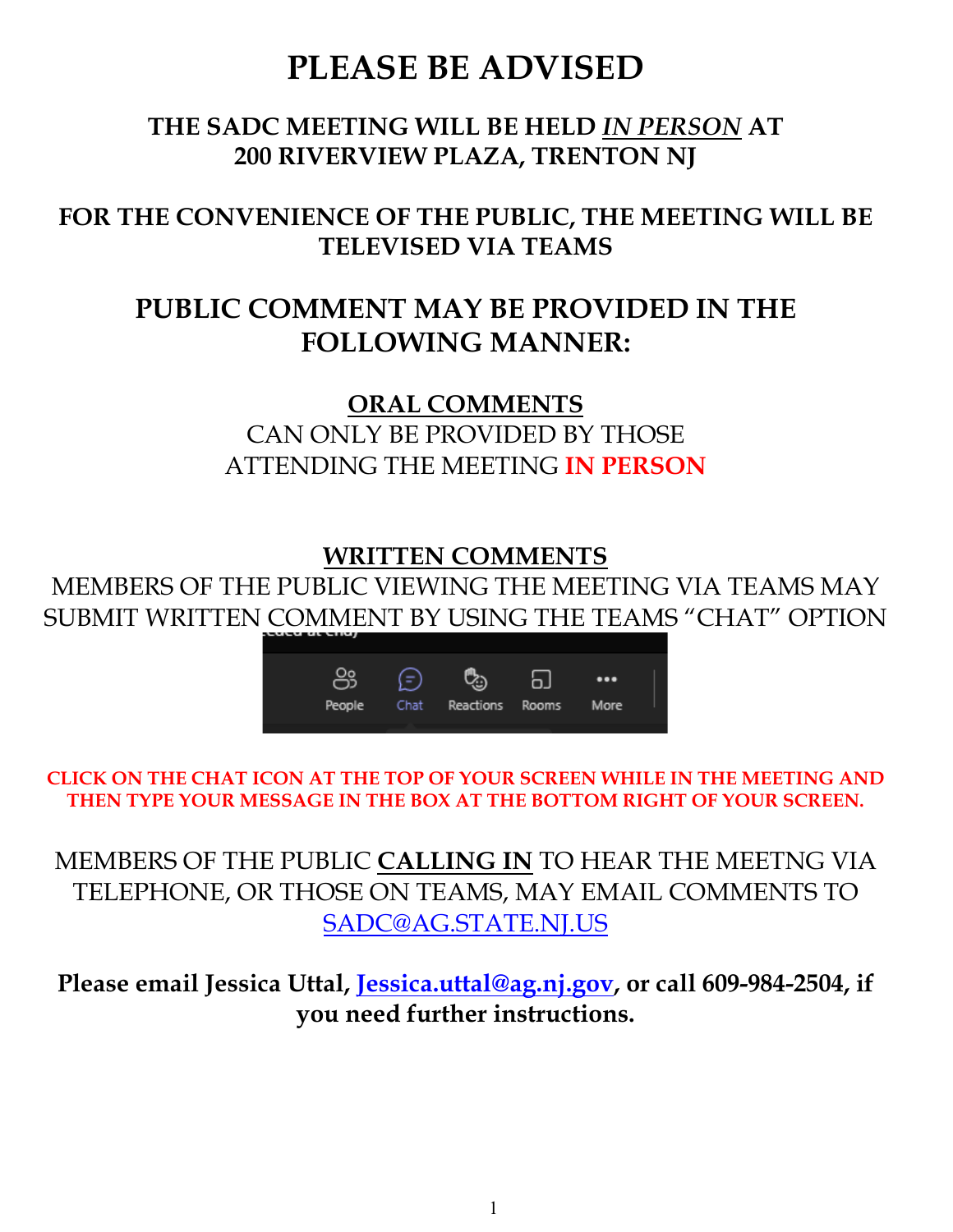**State Agriculture Development Committee 200 Riverview Plaza, 1st floor Board Room Trenton, NJ**

#### **REGULAR MEETING JUNE 23, 2022 9:00 A.M.**

#### **TO WATCH THE TELEVISED MEETING PLEASE USE ONE OF THE FOLLOWING LINKS: <https://tinyurl.com/June23SADCMeeting>**

**OR**

**[Click here to join the meeting](https://teams.microsoft.com/l/meetup-join/19%3ameeting_MGNmZmNlOTUtODAyYS00OWZiLWFkYjItOGJiYmRiODU5ZjRj%40thread.v2/0?context=%7b%22Tid%22%3a%225076c3d1-3802-4b9f-b36a-e0a41bd642a7%22%2c%22Oid%22%3a%22cdea687c-e40d-4142-a0b7-96a1ca3ed477%22%7d)**

#### **TO LISTEN TO THE MEETING AUDIO (AUDIO ONLY): 1 (856) 338-7074 CONFERENCE ID: 772 283 323#**

I. Call to Order

Flag Salute

Reading of the "Open Public Meetings Act" notice

- II. Roll Call
- III. Approval of Minutes A. Open and Closed Session Minutes of May 26, 2022
- IV. Report of the Chairman

#### V. Report of the Executive Director

- A. FY2023 PIG Final Approval Deadline Dates
- B. Certified Market Values Monthly Report
- C. Litigation Spreadsheet
- VI. Communications
- VII. Public Comment

#### VIII. Old Business

- A. Soil Protection Standards
	- 1. Review of informal public comments received
	- 2. Review of proposed changes to draft rule
- IX. New Business
	- A. Stewardship
		- 1. Resolution: Division of Premises

Clovervale Dairy Farms, Inc., Pilesgrove Twp., Salem Co.